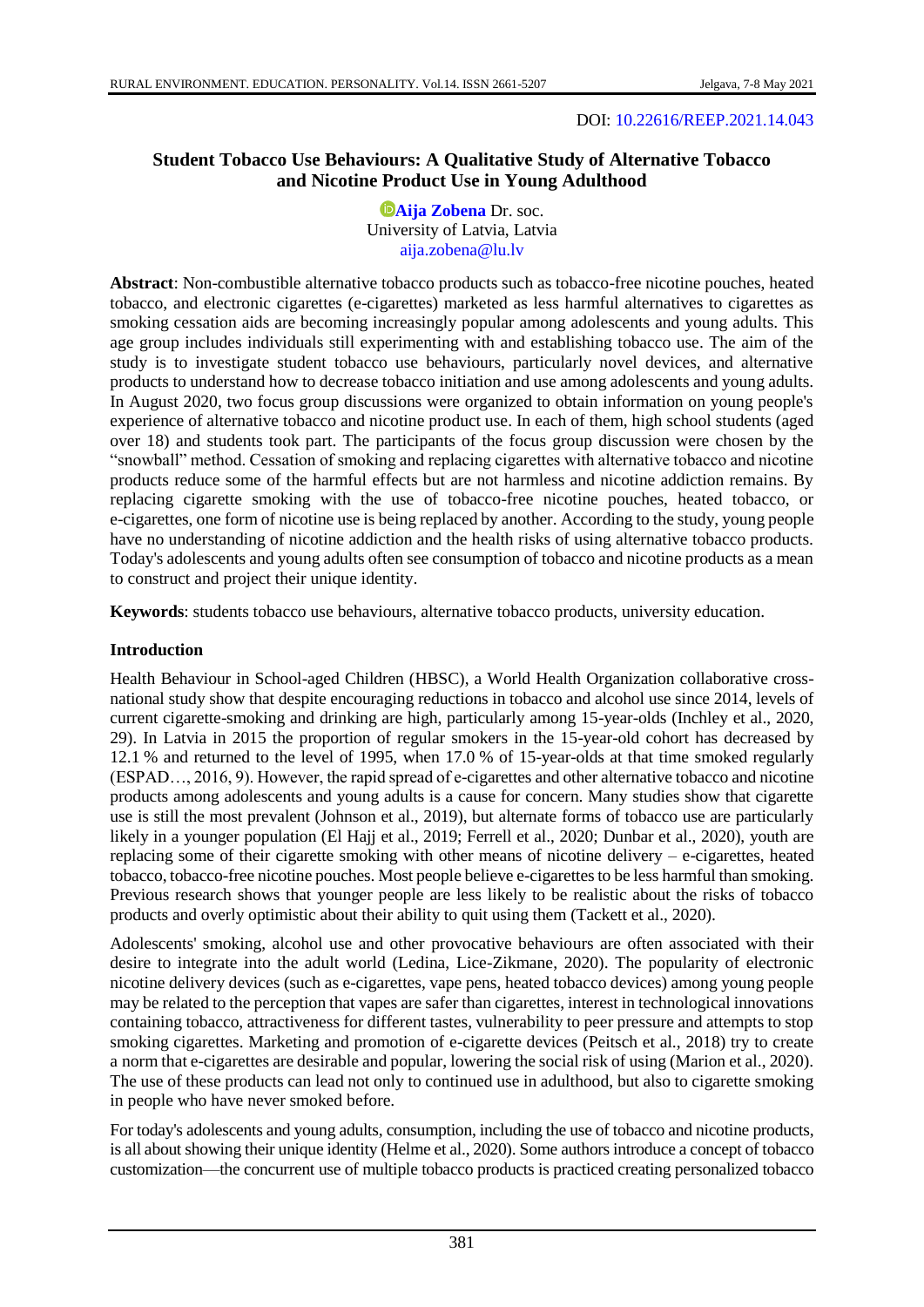experience matching lifestyle, culture, values, and addiction levels. "With a range of experiences made possible through an ever-increasing menu of tobacco products, flavours, and novel devices, the current youth culture of customization may also translate to tobacco customization" (Horn, Pearson, Villanti, 2016, 51). These authors explain that ". . . tobacco customization may encompass both experience and products; youth may personalize their experiences (e.g., using products to fit a variety of places and situations) including customizing their products and the ways in which they consume nicotine (e.g., configuring their own e-cigarette or hookah) and using particular products as part of social context (e.g., only using hookah with friends or cigarettes while at a bar's outdoor patio). With all tobacco product options and experiences available to youth, tobacco customization could be explained as the concurrent use of multiple tobacco products to create personalized tobacco experiences" (Horn, Pearson, Villanti, 2016, 54).

Several other studies also confirm that today's adolescents and young people often vary the use of tobacco and nicotine products according to social context and situation (Danielsson et al., 2019). Norwegian researchers point to generational differences in the use of tobacco products. In Norway and Sweden snus (Swedish moist snuff) has been used as a smoking cessation aid by many adult smokers and smokers and ex-smokers comprise most adult snus users. However, this is not true for adolescents, where larger groups of snus users have no or very limited previous tobacco experience. Recent study shows that the current pattern of tobacco use among young tobacco users in Norway seems to be very fragmented with a high occurrence of dual use (Lund, Scheffels, 2016). This indicates that the traditional divide between snus users and smokers may no longer be useful to understand tobacco use among adolescents.

In Finland, the ban on snus sales adopted in 1995 has not prevented individuals from obtaining snus through friends, personal imports, or under-the-counter sources. Results of study in Finland indicate support for the proposition that snus (Swedish moist snuff) experimentation during late adolescence is longitudinally associated with daily cigarette smoking in early adulthood, it might constitute an indicator of the propensity to proceed to regular snus use and initiation of use of other tobacco or nicotine products (Araneda et al., 2020).

Although retailers cannot sell tobacco and nicotine products to minors, products and devices are frequently accessed via social means (e.g., peers, family members) or directly purchased via online or in-person retailers. Adolescents use social sources (relatives, friends, and strangers who purchase on their behalf) more frequently than commercial sources to obtain cigarettes, vapes and other devices (Pepper et al., 2019). The market for tobacco and nicotine products in Latvia is an area where the illicit market has a large share. According to the experts' evaluation 2016 there was a significant excise duty gap on cigarettes in Latvia – 35 % (Jurušs, Šmite-Roķe, Gasūne, 2018). There are problems with the sale of such products, as consumers obtain them illegally, including online, without product quality control and age verification of the user, thus creating tax gaps. One of the factors that encourage young people to take advantage of the illegal market is the significant price differences. The author 's previous research confirms that while selling tobacco products to minors is forbidden, small shop assistants sell and "helpful" adults help adolescent people to buy these products for them (Zobena, Skrastina, 2020).

Even though the tobacco-free nicotine pad is a new product on the Latvian market, its use, especially among adolescents and young adults, is already widespread. In this study tobacco-free nicotine pouches will be called snus because that is what the discussion participants call it. The name "snus" is often used inaccurately. Snus is a traditional Swedish moist powder smokeless tobacco product. Sale of snus is illegal in all European Union countries except for Sweden and Denmark. Some EU countries like Estonia, Latvia allow the sale of tobacco-free nicotine pouches – snus-like products that contain nicotine but no tobacco. Colloquially, this product in Latvia is called snus. Liquid used in electronic cigarettes and heated tobacco in Latvia is a taxable object, but tobacco-free nicotine pouches are not. It creates differences between countries in terms and conditions of marketing and traceability of this product (O'Connell, Kephart, 2020). In Latvia the issue of tobacco-free nicotine pouches is being studied and discussed in depth at the inter-institutional level, therefore other legal restrictions may be imposed in the future.

The culture of tobacco use has changed, and the tobacco use experiences of today's youth are not the same as previous generations' experiences, making tobacco control more challenging: "Despite cigarette smoking restrictions and clean indoor air regulations, by stringing together myriad tobacco and nicotine products, it is possible for youth polytobacco users to use nicotine at school, home, work, and in social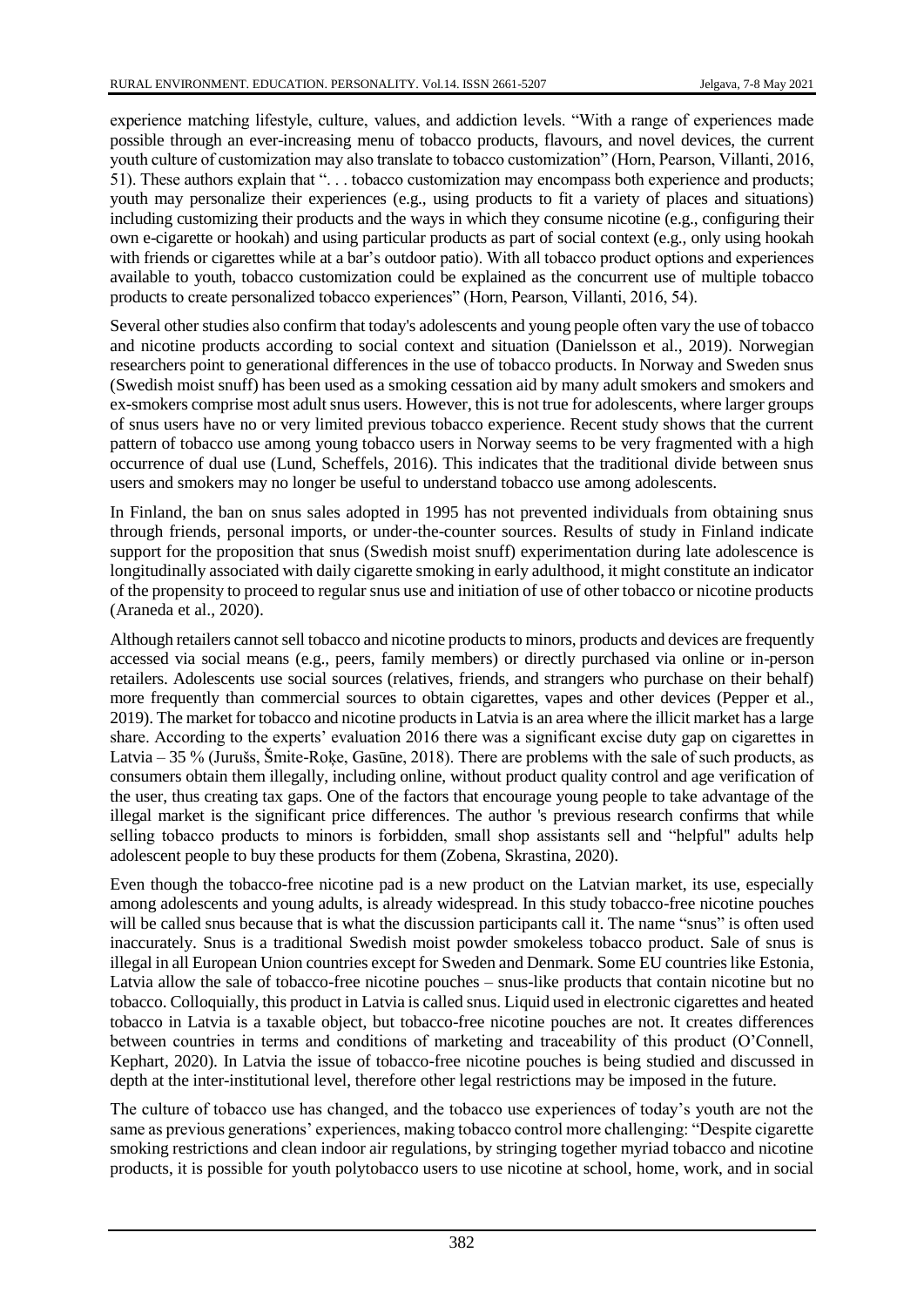venues, potentially fuelling the odds of nicotine addiction or long-term tobacco use" (Horn, Pearson, Villanti, 2016, 55).

More research is needed to determine how educators' knowledge can help decrease tobacco initiation and use among school-aged children (Baera, Khoussinea, Dobbs, 2020). To increase middle school and high school educators' knowledge about tobacco products particularly novel devices and student tobacco use behaviours, it is important due to the increasing rates of use among adolescents and young adults.

The aim of the study is to investigate student tobacco use behaviours, particularly novel devices, and alternative products to understand how to decrease tobacco initiation and use among adolescents and young adults.

### **Methodology**

The main method of data acquisition used in the study is focus group discussion. In August 2020, two focus group discussions were conducted to obtain information on experience of different – traditional and alternative – tobacco product use among young people, tobacco use patterns and attitudes toward alternative tobacco products. It was planned to invite 8 participants (smokers) and 8 participants tobacco-free pouch users – young adults (age 18-20) – to the discussion for about one and a half hours. The participants of the discussions were warned and agreed to the recording of the discussion in an audio recording. At the beginning of the discussion, it was made clear that the information obtained would be anonymized and used only in aggregate form. The discussion occurred in a free, relaxed atmosphere.

The participants of the focus group discussions were selected using the "snowball" method.

The focus group discussion included questions on how and why young people initiate smoking and use of tobacco-free nicotine pouches and other nicotine containing products. The introductory part of the discussion was devoted to smoking experience and habits – smoking experience, frequency and intensity, motivation and context (addiction, situation, pleasure), choice of tobacco products (price, taste, prestigious brands, advertising) and what other tobacco products have been tried by participants. The concluding part of the discussion focused on the awareness of young people about alternative tobacco products (e-cigarettes, heated tobacco, tobacco-free nicotine pouches).

#### **Results and Discussion**

Participants of the focus group discussions were university and high school students, majority of them were 18-21 years old. The first focus group (Table 1) was attended by young cigarette smokers.

Table 1

| Participant | Occupation                                             | <b>Smoking history</b><br>(years) | <b>Smoking intensity</b>                                          |
|-------------|--------------------------------------------------------|-----------------------------------|-------------------------------------------------------------------|
| I Female 1  | unemployed, former student,<br>plans to resume studies | 2-3 years                         | in the past irregularly, in recent months<br>3-4 cigarettes a day |
| I Female 2  | university student                                     | 4-5 years                         | smokes irregularly, in companies                                  |
| I Female 3  | high school student                                    | 2-3 years                         | 5-10 cigarettes a day                                             |
| I Male 1    | student, works in carpentry<br>during summer vocations | 3-4 years                         | about 10 cigarettes a day                                         |
| I Male 2    | student                                                | 3-4 years                         | about 10 cigarettes a day                                         |
| I Male 3    | car mechanic                                           | 4-5 years                         | 7-10 cigarettes a day                                             |
| I Male 4    | student                                                | 2-3 years                         | smokes irregularly in company                                     |
| I Male 5    | student                                                | 2-3 years                         | 5-10 cigarettes a day                                             |

**Participants of the 1st focus group discussion**

They have recently reached adulthood and thus can buy and consume tobacco products legally. Participants of the first focus group (8 participants, 5 male and 3 female), discussed their smoking experiences and habits, awareness of and attitudes towards alternative tobacco products, especially tobacco-free nicotine pouches.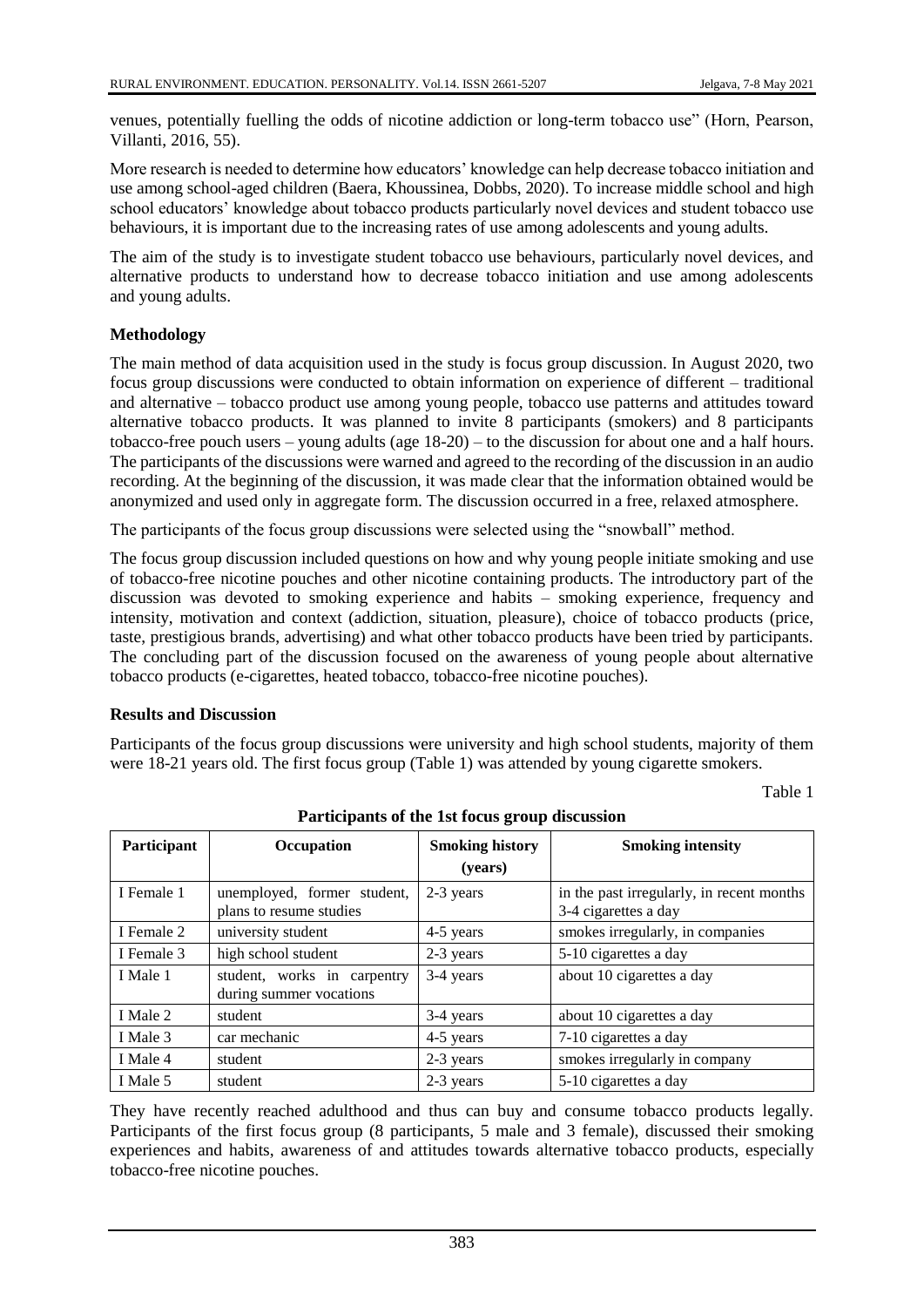The second focus group (Table 2) was attended by tobacco-free nicotine pouch (snus) users (eight participants, five male and four female), they discussed their motivation to choose this product, personal experience of using snus, and experience with using other tobacco products.

Table 2

| Participant | Occupation                                  | <b>Duration of snus</b> | Tobacco use experience                                                                 |
|-------------|---------------------------------------------|-------------------------|----------------------------------------------------------------------------------------|
|             |                                             | use (years)             |                                                                                        |
| II Female 1 | art school student                          | 2 years                 | both smoke and use snus                                                                |
| II Female 2 | high school student                         | 2 years                 | previously smoked, now sometimes use IQOS or<br>very rarely smoke cigarettes           |
| II Female 3 | arrived from the U.K.<br>on summer vacation | 6 months                | previously used and still sometimes uses IQOS                                          |
| II Female 4 | student                                     | 6 months                | switched from smoking to snus                                                          |
| II Male 1   | working in a casino                         | 2 years                 | switched from smoking to snus                                                          |
| II Male 2   | project manager                             | 10 years                | switched from smoking to snus                                                          |
| II Male 3   | student                                     | 3 years                 | switched from smoking to snus                                                          |
| II Male 4   | project manager                             | 6 years                 | have not smoked before, uses both tobacco<br>(snuff) and tobacco-free nicotine pouches |

#### **Participants of the 2nd focus group discussion**

Almost all (except one) participants of both discussions have started using nicotine-containing products by smoking cigarettes. Most of the participants in the discussion were 18-21 years old. For almost all of them **the first smoking experience** was at the age of about 15-16, but they started regularly smoking a few years later, most often – with friends, classmates, co-workers. Participant "I female-3" told: *"I am studying now in my last high school class. And I tried it [smoking] for the first time at the end of elementary school. At the time, it was so very periodic, even from the beginning in the company of friends. However, now, the effect of this quarantine could be that I started smoking a lot, much more . . . I can not imagine my morning without smoking. Now, I have this routine . . . you eat breakfast, and immediately demand is the desire to smoke. I also smoke about 5-10, maybe even more [cigarettes] a day."*

Young people still find themselves in workplaces in situations where smoking is an essential element of informal culture. Participant "I male-3" told: *". . . I studied at a technical school as a car mechanic. I have been smoking since I was 16 years old . . . I have been smoking quite actively all the time since I started. If you work more [smoke more] at work, I started smoking just when I was working . . . Those who smoke, they smoke. Those who do not smoke – they work (smile)."*

Almost all young people who now use tobacco-free nicotine pouches have gained their first nicotine experience from smoking. Only one focus group participant, under the influence of an older brother, has never smoked, now uses both tobacco pouches (snuff) and tobacco-free nicotine pouches.

Summarizing the opinions expressed by the participants of the discussion, it can be concluded that most often adolescents start smoking during high school, together with friends, school, or study mates. Increasingly, young people are confronted with situations where others smoke irregularly or do not smoke at all, but the participants in the discussion have not considered quitting smoking. Participant "I male-4" told: *"An interesting fact . . . I started my studies at Riga Stradins University . . . [among] my study-mates, [there are] very few people who smoke . . . from one faculty [which has] about 60 students, some 5-6 people [smoke], others do not smoke."*

Young people are eager **to try a variety of new tobacco and nicotine products**, both roll-your-own tobacco and a variety of smokeless products, including tobacco-free nicotine pads. Nicotine intake is not always important for young people, especially if a strong addiction has not yet developed. Participant "I male-1" told: *"There have also been attempts to use snus – to place inside the lip . . . in other words, to get nicotine intake . . . It is . . . [something like] chewing tobacco placed inside the lip and thus nicotine is obtained. As if satisfying the need [for nicotine]. And I have tried it too, and I don't see the point at all when I put it inside my lip and something stands there . . . what is the point, it seems? Cigarettes are the solution . . . the process . . . nicotine intake is not so important."*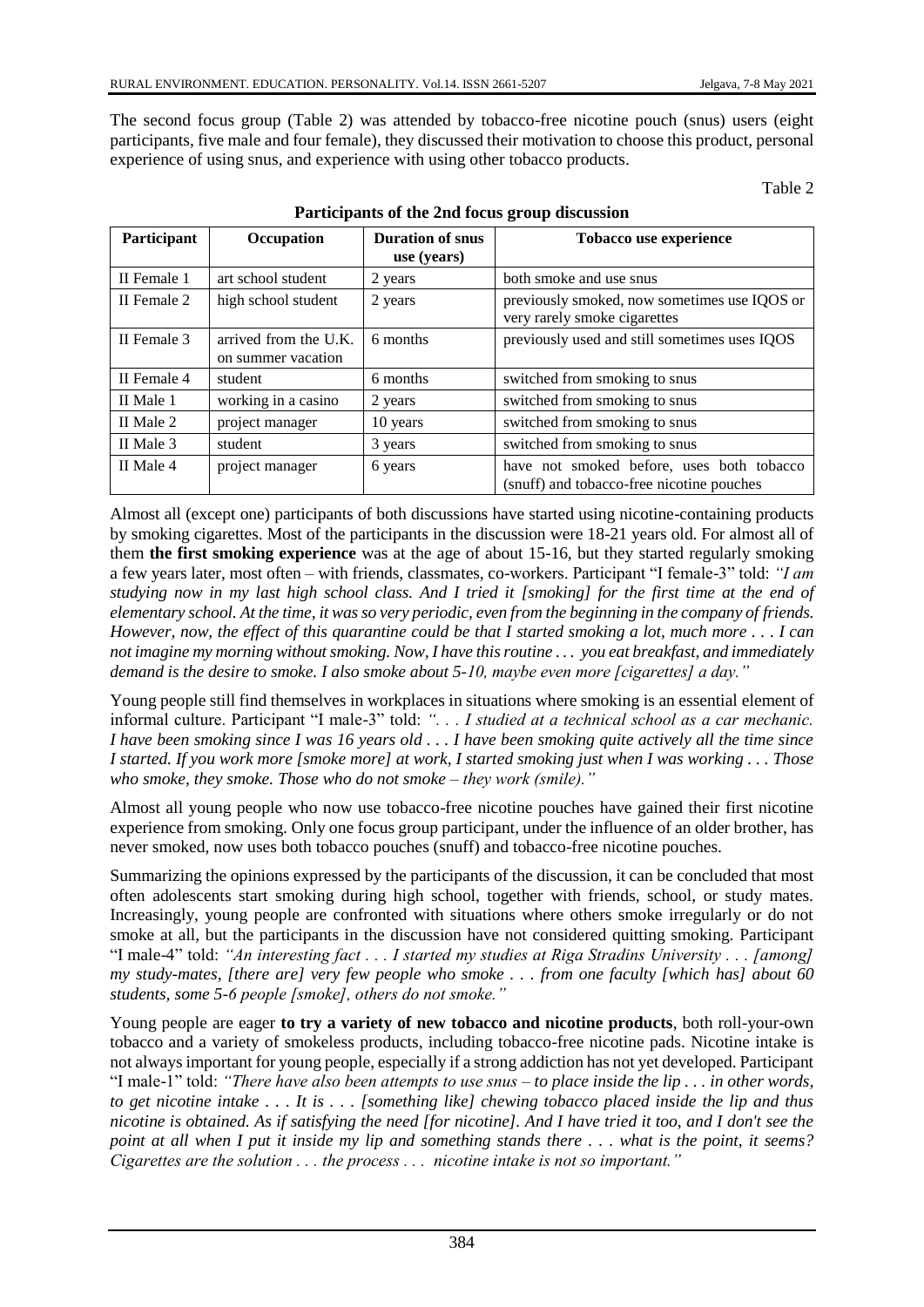Young people are very active in trying new products. Very often new products are tested on the recommendation of friends in companies when they offer them to each other. Participant "I male-2" told: *"I have recently given up regular cigarettes and switched to IQOS. Because it does not smell! It does not stink like that, and the process is basically the same, and no big difference." Participant "*I male-5" told: *"I smoke rolling tobacco . . . and I personally like the way it tastes better, and they do not stink as much as cigarettes, but it still has a little more flavour than, for example, IQOS or some electronic device . . . somehow."*

In general, it can be concluded that those young people who prefer smoking daily do not show a special interest in nicotine pouches (both tobacco-containing and tobacco-free). Most young people who smoke cigarettes know about nicotine pouches, but often do not distinguish between tobacco and tobacco-free nicotine pouches. The unpleasant experience of trying tobacco pouches (snuff) discourages from trying tobacco-free nicotine pouches as well.

**Users of tobacco-free nicotine pouches** often find themselves trying out a variety of other nicotinecontaining products in search of the optimal way to comfortably absorb nicotine for their needs – discreetly, quickly, odourless. Participant "II male-1" talked about his experience of using tobacco-free nicotine pouches: *"At first I did not smoke that much . . . then I had a physical need rather than a psychological one, . . . physical need for nicotine only. It is coffee, when I get up in the morning, I need nicotine to function and not be itchy, to think . . . to relax, let's say after school or work, or when I need it at work. Well, yes . . . that is how I started using them. I do not like to smoke, I don't like the smell, but I wanted nicotine. I tried electronic cigarettes, but they did not . . . didn't go to heart. . . . Now I stay with those pouches."* Tobacco-free nicotine pouches correspond to young people's ideas about a stylish, easy-to-use product. Participant "II female-3" told: *"It must be taken into account, well, that nowadays we are in a very big race . . . all in this fast-paced world . . . we value things for convenience, of course, if you go to smoke, it is a process . . . it's like a break, but let's say if you don't want a process, but you need some results, well, then . . . I think people look at how comfortable they are to do something."* 

One of the participants of the discussion (uses nicotine pouches for 10 years) told that he has long time purposefully looking for information about nicotine pouches as a product and the opportunity to buy them. Participant "II male-2" told: *"It was long time ago. . . maybe the media at that time . . . [provided information about] what is used by American baseball-players what they place inside the lip . . . and so we found out what it is. We found where to get it. We brought, we tried it . . . Just knew that there is such American tobacco, there is also Swedish . . . and that is how we brought it to Latvia"*. The participants of the discussion emphasized that nicotine pouches have a wide choice. Participant "II male-4" told: *"Before the introduction of nicotine pads in Latvia, there was only tobacco. And there was not a large selection of these products. And now that there are nicotine pouches, I like the variety that I can choose, change those strengths, and so on. Just in the past with tobacco I had only one brand, taste, and now I can change all kinds of tastes, types and brands there."* Size of the nicotine pouch is important to another participant in the discussion. Participant "II female-4" told: *"For me, for example, personally, the most important thing is actually the size of the pouch . . . I do not like big ones. . . . Yes, I have small lips . . . So, I really like that there are small pouches, but also not too small."*

Summarizing the part of the discussion about the motivation and habits of using tobacco-free nicotine pouches, it can be concluded that in the choice in favour of using this product for some participants, individual motivation to use something special, to stand out from others, is important. According to the participants of the discussion, the product must meet some special requirements – to be able to combine the use of nicotine with intense sports, to use a product that does not smell, which does not stain teeth, allows to take nicotine quickly and discreetly virtually anywhere. For the participants of the discussion, it is also important that the use of tobacco-free nicotine pouches does not pose a health risk. Quitting smoking and replacing cigarettes with smokeless products (including tobacco-free nicotine pouches) reduce some of the harmful effects, but these products also pose health risks and nicotine addiction remains. The use of tobacco-free nicotine pouches as a means of quitting smoking (and overcoming nicotine dependence by gradually reducing the nicotine dose) was not mentioned by the participants of discussion.

Three participants of discussion smoke cigarettes or use a tobacco heating device in parallel with the use of tobacco-free nicotine pouches, depending on the society in which they are staying at the time.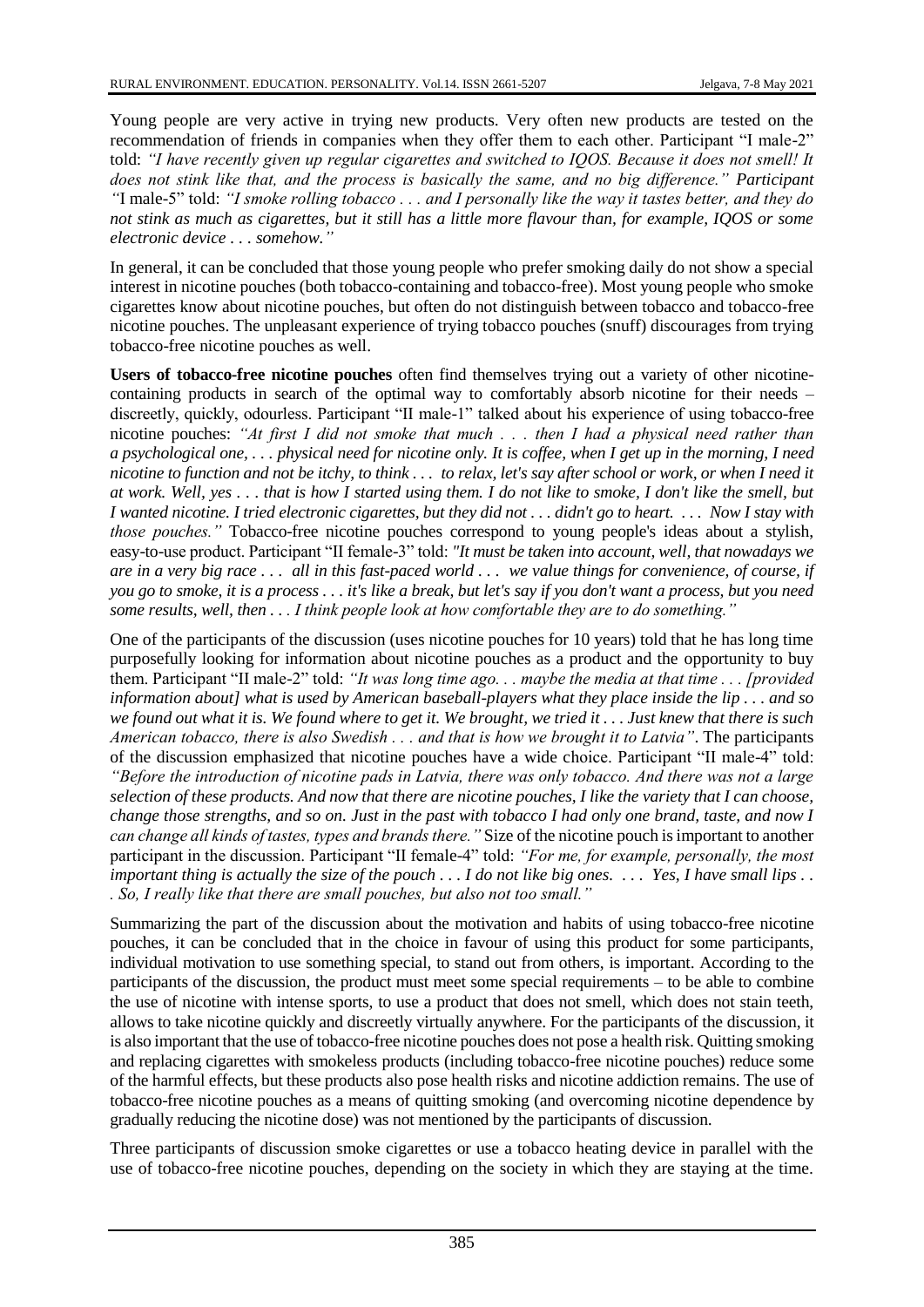In the youth environment, social smoking plays an important role, as often a severe nicotine addiction has not yet developed, so the choice of one or another product is determined by the society in which the young person is staying at that time. This confirms the usefulness of **the concept of tobacco customization** for understanding young adult's tobacco use behaviours. The concept of tobacco customization is essential for interpretation of expectations young people associate with consumption of different products. The use of nicotine products meets the desire of young people to customize their products and the ways in which they consume nicotine. Participant "II female-2" told: *"It is more like I use pads when I'm somewhere indoors . . . I do not know . . . I'm lazy to go out somewhere or do something . . . You know how, differently at home when you are just lying-in bed and then you can [take snus] . . . yes. And when you watch a series and you just do not want to pause. It is a much better solution in that sense, yes. Well, sometimes I also want that process - go out to smoke, sit."* Another participant of the discussion "II male-4" emphasized that he is happy to buy various accessories that allow to customize the boxes for storing the pouches, to cool the pouches in the refrigerator: *"I wanted to add more about those accessories, there were mentioned . . . matching lighters and so on . . . there is also a big market for that you can order for yourself. . . custom boxes . . . I remember I had my first black box . . . it was made of metal, screwable, so there was another rubber here, waterproof. . . and I remember . . . I always kept it in the refrigerator so that such a metal case is . . . unrealistically cold. . . Oh, and, yes . . . it is best to use them when they are cold . . . even before going to bed, I take them to the refrigerator, I always put them in the refrigerator so that it is cold in the morning . . .".*

The experience of participants of the discussion shows that **a large part of nicotine products is purchased on the illegal market**. Tobacco-free nicotine pouches are a new product, but legal sales of tobacco pouches are generally banned in Latvia, but many people use them and have a relatively long experience of using them. Participant "II male-4" told: *"Website [where I order pouches] belongs to Latvians, the Latvian company. All buy from them . . . here in Latvia. I either go to pick them up or receive them at the parcel terminal. . . they send me within a day, within two days."* The main reason why tobacco-free nicotine pouches are most often purchased by discussion participants on websites or with friends is price. When ordering on the website in bulk, the price difference is significant, so it is often ordered jointly. Participant "II male-3" told: *"I also buy them from friends . . . in support of the shadow economy (laughs). It is very easy to find people who sell snus banks. . . . This is their full-time job. Of course, [I can buy them] at more adequate prices than in the store."*

In general, participants of the discussion support legal sale of tobacco-free nicotine pouches, Participant "II female-4" told: *"It seems to me that it is better that it is allowed, it is regulated than it is not allowed. People would also use it, but it would not be regulated. It will not be possible to control. It is better to control it than it just is [bought illegally]."*

## **Conclusions**

Most young smokers are convinced that they can control the intensity of smoking, do not think much about the negative consequences of smoking, they have not seriously considered smoking cessation. Interest in new products, which are positioned in the market as less harmful and as a means of quitting smoking, is more often related to the desire to try new things to experiment with new feelings.

In general, other smokeless tobacco products are more attractive to smokers than tobacco-free nicotine pouches. At present, tobacco heating devices are topical, while the interest in e-cigarettes for young people is declining.

By replacing cigarette smoking with the use of tobacco-free nicotine pouches, one form of nicotine use is replaced by another. Young people have no understanding of nicotine addiction and the health risks of using nicotine pouches.

In general, it can be concluded that those young people who prefer smoking daily do not show special interest in nicotine pouches (both tobacco-containing and tobacco-free). Most young people who smoke cigarettes are aware of tobacco-free nicotine pouches, but often do not distinguish between tobacco and tobacco-free nicotine pouches. The disgusting experience of trying tobacco pouches (snuff) discourages them from trying tobacco-free nicotine pads as well.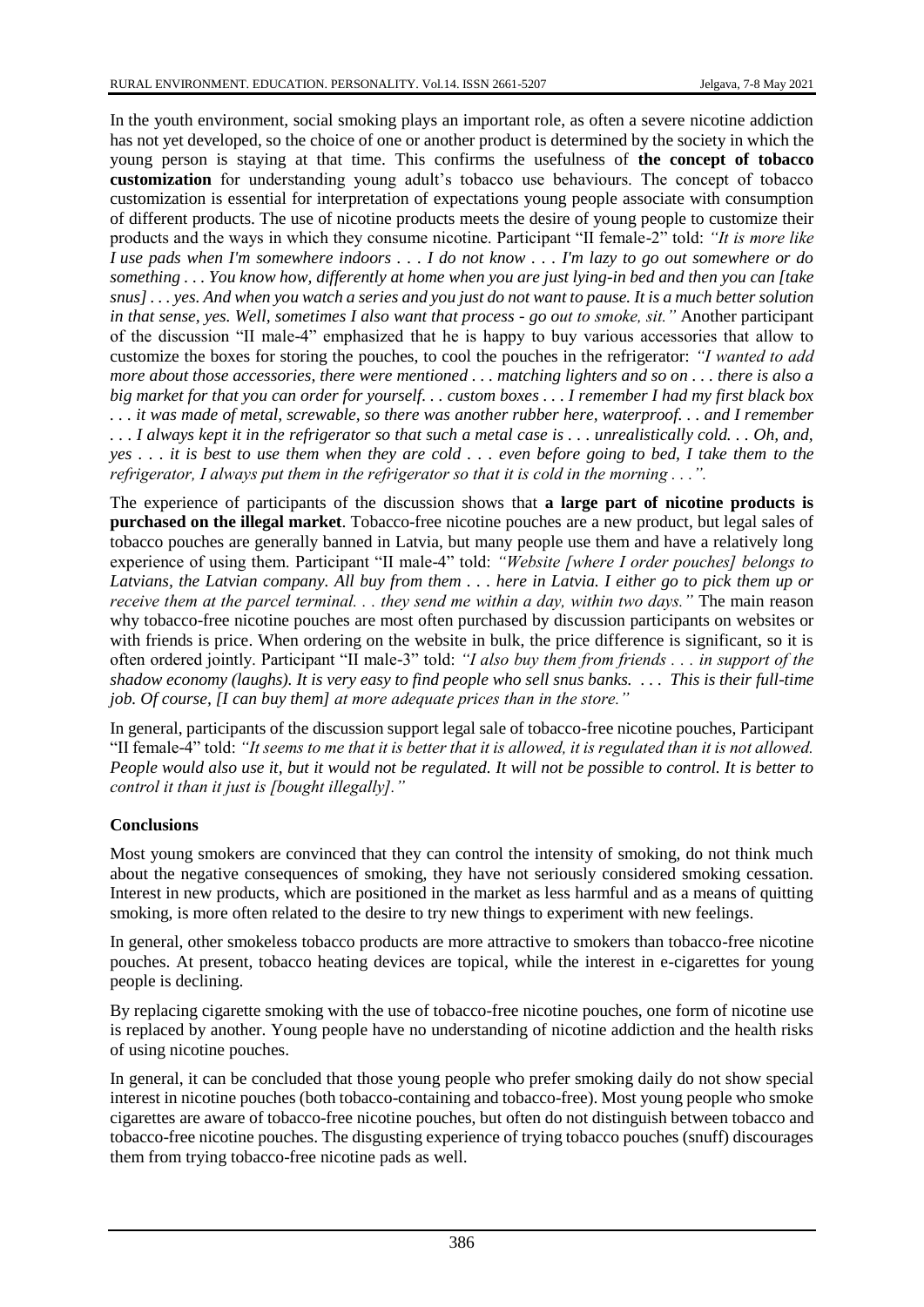The first, even negative, experience of using tobacco-free nicotine pouches for young people who use snus did not deter them from trying again. This has been facilitated by the transfer of knowledge and experience within the subculture of tobacco-free nicotine pouch users.

Users of tobacco-free nicotine pouches are aware of the difference between tobacco (snuff) and tobaccofree nicotine pouches. Tobacco-free nicotine pouches are perceived as a higher quality, cleaner and more pleasant product to use.

Some participants practiced use of multiple tobacco products creating personalized tobacco experiences matching lifestyle, culture, values and addiction levels.

Discussion participants usually order tobacco-free nicotine pouches on websites (buy online) or from friends ("buy from hand"), where they can be bought much cheaper than at points of sale in supermarkets, gas stations. Price differences between the legal and illegal markets are significant, so most of the participants in the discussion are already buying snus and snuff from illegal distributors.

Participants believe that if the sale of tobacco-free nicotine pouches is legal and controllable, consumers are confident in the quality of the products. However, if tobacco-free nicotine pouches are banned from being sold legally, users will be able to buy what they want by ordering online or on the black market.

## **Bibliography**

- 1. Araneda D., Korhonen T., Laatikainen T., Haukkala A., Rose R.J., Kaprio J. (2020). Association of snus experimentation in late adolescence with daily cigarette smoking in early adulthood: A longitudinal study among Finnish men. *Scandinavian Journal of Public Health*, *48*(6), 638-645. doi: [10.1177/1403494819828868](https://doi.org/10.1177/1403494819828868)
- 2. Baera C.M., Khoussinea M.A., Dobbs, P.D. (2020). Tobacco prevention education for middle school and high school educators. *Health Education Journal*, 1-12. doi: [10.1177/0017896920950344](https://doi.org/10.1177/0017896920950344)
- 3. Danielsson M., Lammi A., Siitonen S., Ollgren J., Pylkkänen L., Vasankari T. (2019). Alarming development of dual snus and cigarette usage among young Finnish males. *BMC Public Health,*  19, 1249. doi: [10.1186/s12889-019-7519-1](https://doi.org/10.1186/s12889-019-7519-1)
- 4. Dunbar M.S., Davis J.P., Tucke J.S., Seelam R., Shih R.A., D'Amico E.J. (2020). Developmental Trajectories of Tobacco/Nicotine and Cannabis Use and Patterns of Product Co-use in Young Adulthood. *Tobacco Use Insights*, *13*, 1-10. doi: [10.1177/1179173X20949271](https://doi.org/10.1177/1179173X20949271)
- 5. El Hajj D., Cook P.F., James K.A., Battaglia C., Prochazca A.V. (2019). Newer Forms of Tobacco Products: Characteristics of Poly Users Among Adults Living in Colorado—A Secondary Data Analysis of the Attitudes and Behaviors Survey on Health 2015. *Tobacco Use Insights*, *12*, 1-6. doi: [10.1177/1179173X19874811](https://doi.org/10.1177/1179173X19874811)
- 6. ESPAD 2015 *Atkarību izraisošo vielu lietošanas paradumi un tendences skolēnu vidū*  [European School Survey Project on Alcohol and Other Drugs - Addictive substance use habits and trends among schoolboys]. (2016). Rīga: SPKC, 9. Retrieved from [https://www.spkc.gov.lv/lv/petijumi/atkaribu-izraisoso-vielu-lietosanas-paradumi-un-tendences](https://www.spkc.gov.lv/lv/petijumi/atkaribu-izraisoso-vielu-lietosanas-paradumi-un-tendences-skolenu-vidu.-espad-2015.pdf)[skolenu-vidu.-espad-2015.pdf](https://www.spkc.gov.lv/lv/petijumi/atkaribu-izraisoso-vielu-lietosanas-paradumi-un-tendences-skolenu-vidu.-espad-2015.pdf) (in Latvian)
- 7. Ferrell A., Hadddad L., Elder J.H., Garvan C., Cook C.L., Salloum R. (2020). Perceptions and Use of Electronic Nicotine Delivery Systems Among Floridian Middle and High School Students: Secondary Analysis of Cross-sectional Survey Results. *Tobacco Use Insights*, *13*, 1-7. doi: [10.1177/1179173X20953402](https://doi.org/10.1177/1179173X20953402)
- 8. Helme D.W., Morris E., de la Serna A., Zelaya C., Oser, C., Knudsen, H.K. (2020). "Country Boys Spit and Dip": Masculinity and Rural Adolescent Smokeless Tobacco Use. *Journal of Men's Studies*, 1-22. doi: [10.1177/1060826520946458](https://doi.org/10.1177/1060826520946458)
- 9. Horn K., Pearson J.L., Villanti A.C. (2016). Polytobacco Use and the ''Customization Generation''— New Perspectives for Tobacco Control. J*ournal of Drug Education*, *46*(3-4), 51-63. doi: [10.1177/0047237917722771](https://doi.org/10.1177/0047237917722771)
- 10. Inchley J., Currie D., Budisavljevic S., Torsheim T., Jåstad A., Cosma A., Kelly C., Arnarsson Á.M. (Eds.). (2020). *Spotlight on adolescent health and well-being. Findings from the 2017/2018 Health Behaviour in School-aged Children (HBSC) survey in Europe and Canada*. International report.